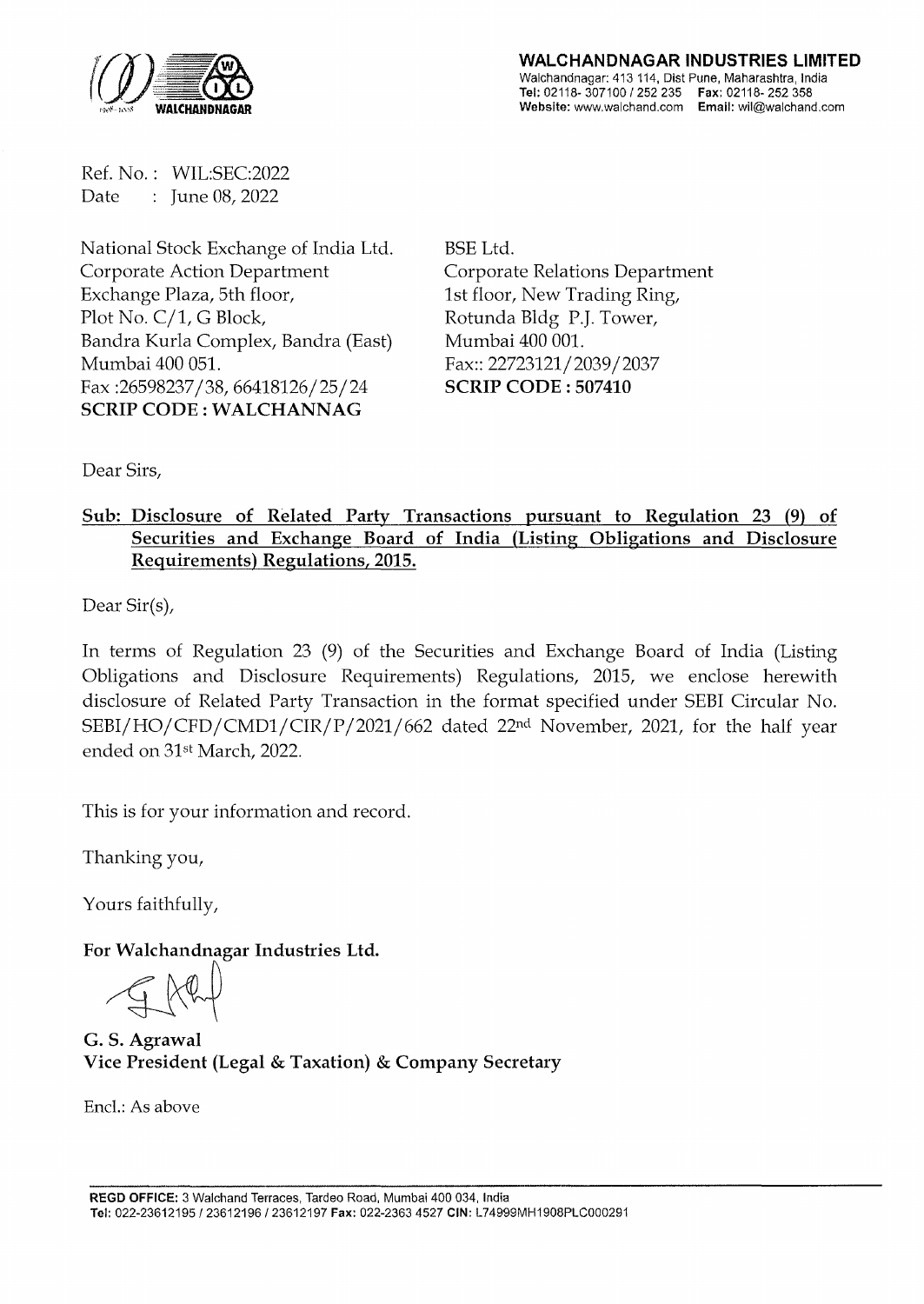## Walchandnagar Industries Limited Disclosure of Related Party Transactions for the half year e'nded 31 March, 2022.

 $\sim$   $\sim$ 

 $\sim 10^7$ 

|                                                                                         |                                        |                             |                                             |     |                                                                                    |                                   |                                                                    |                                                                                          |                       |                                                                                                                                  |                                                                          |                         |        |                                                                       |                      |        |          | Additional disclosure of related party transactions - applicable only in case the related party transaction relates<br>to loans, inter-corporate deposits, advances or investments made or given by the listed entity/subsidiary. These |
|-----------------------------------------------------------------------------------------|----------------------------------------|-----------------------------|---------------------------------------------|-----|------------------------------------------------------------------------------------|-----------------------------------|--------------------------------------------------------------------|------------------------------------------------------------------------------------------|-----------------------|----------------------------------------------------------------------------------------------------------------------------------|--------------------------------------------------------------------------|-------------------------|--------|-----------------------------------------------------------------------|----------------------|--------|----------|-----------------------------------------------------------------------------------------------------------------------------------------------------------------------------------------------------------------------------------------|
|                                                                                         |                                        |                             |                                             |     |                                                                                    |                                   |                                                                    |                                                                                          |                       |                                                                                                                                  |                                                                          |                         |        |                                                                       |                      |        |          | details need to be disclosed only once, during the reporting period when such transaction was undertaken.                                                                                                                               |
| Details of the party (listed<br>entity<br>/subsidiary) entering into<br>the transaction |                                        | Details of the counterparty |                                             |     | Type of related                                                                    | Value of the related party        | Value of transaction                                               | In case monies are due to either party as<br>a result of the transaction<br>(see Note 1) |                       | In case any financial indebtedness is<br>incurred to make or give loans, inter<br>corporate deposits, advances or<br>investments |                                                                          |                         |        |                                                                       |                      |        |          |                                                                                                                                                                                                                                         |
|                                                                                         | S. No<br>Name                          | PAN                         | Name                                        | PAN | Relationship of the<br>counterparty with<br>the listed entity or<br>its subsidiary | party transaction<br>(see Note 5) | transaction as approved<br>by the audit committee<br>(see Note 6a) | during the reporting<br>period (see Note 6b)                                             | Opening balance       | Closing balance                                                                                                                  | Nature of<br>indebtedness<br>loan/issuance o<br>debt/ any other<br>etc.) | Cost<br>(see<br>Note 7) | Tenure | Nature (loan/<br>advance/inter<br>corporate<br>deposit/<br>investment | Interest<br>Rate (%) | Tenure | Secured/ | Purpose for which the<br>funds will be utilised<br>by the ultimate<br>unsecured recipient of funds (end-<br>usage)                                                                                                                      |
|                                                                                         | Walchandnagar<br>Ilndustries Limited   |                             | Mr. Chakor L. Doshi                         |     | Chairman                                                                           | Director's Sitting<br>Fees        | 250,000.00                                                         | 250,000.00                                                                               | $\sim$                | $\sim$                                                                                                                           |                                                                          |                         |        |                                                                       |                      |        |          |                                                                                                                                                                                                                                         |
|                                                                                         | Walchandnagar<br>2 Industries Limited  |                             | Mr. Chakor L. Doshi                         |     | Chairman                                                                           | Loan Received                     | 3,649,627.18                                                       | 3,649,627.18                                                                             | $\sim$                | 3,649,627.18                                                                                                                     |                                                                          |                         |        |                                                                       |                      |        |          |                                                                                                                                                                                                                                         |
|                                                                                         | Walchandnagar<br>Industries Limited    |                             | Mr. Chakor L. Doshi                         |     | Chairman                                                                           | Interest on Loan                  | 201,558.00                                                         | 201,558.00                                                                               | $\sim$                | 181.402.00                                                                                                                       |                                                                          |                         |        |                                                                       |                      |        |          |                                                                                                                                                                                                                                         |
|                                                                                         | Walchandnagar<br>1∫Industries Limited  |                             | Mr. G. K. Pillai                            |     | Director                                                                           | Profeesional<br>Services          | 900,000.00                                                         | 900,000.00                                                                               | $\sim$                | 540,000.00                                                                                                                       |                                                                          |                         |        |                                                                       |                      |        |          |                                                                                                                                                                                                                                         |
|                                                                                         | Walchandnagar<br>5 Industries Limited  |                             | Mr. G. K. Pillai                            |     | Director                                                                           | Director's Sitting<br>Fees        | 100,000.00                                                         | 100,000.00                                                                               | $\tilde{\phantom{a}}$ |                                                                                                                                  |                                                                          |                         |        |                                                                       |                      |        |          |                                                                                                                                                                                                                                         |
|                                                                                         | Walchandnagar<br>6 Industries Limited  |                             | Mr. Chirag C. Doshi                         |     | KMP                                                                                | Managerial<br>Remuneration        | 6,394,158.24                                                       | 6,394,158.24                                                                             | $\sim$                | 1,257,888.00                                                                                                                     |                                                                          |                         |        |                                                                       |                      |        |          |                                                                                                                                                                                                                                         |
|                                                                                         | Walchandnagar<br>7 Industries Limited  |                             | Mr. Chirag C. Doshi                         |     | KMP                                                                                | Loan Received                     | 1,037,457.47                                                       | 1,037,457.47                                                                             | $\sim$                | 1,037,457.47                                                                                                                     |                                                                          |                         |        |                                                                       |                      |        |          |                                                                                                                                                                                                                                         |
|                                                                                         | Walchandnagar<br>8 Industries Limited  |                             | Mr. Chirag C. Doshi                         |     | KMP                                                                                | Interest on Loan                  | 57,296.00                                                          | 57,296.00                                                                                | $\sim$                | 51,566.00                                                                                                                        |                                                                          |                         |        |                                                                       |                      |        |          |                                                                                                                                                                                                                                         |
|                                                                                         | Walchandnagar<br>9 Industries Limited  |                             | M/s. Bombay Cycle &<br>Motor Agency Limited |     | Other Related Party Services                                                       |                                   | 1,500,000.00                                                       | 1,500,000.00                                                                             | $\sim$                | 1,732,000.00                                                                                                                     |                                                                          |                         |        |                                                                       |                      |        |          |                                                                                                                                                                                                                                         |
|                                                                                         | Walchandnagar<br>10 Industries Limited |                             | M/s. Walchand Great<br>Achivers Pvt Limited |     | Promoter Group                                                                     | Loan Received                     | 309, 204, 339.39                                                   | 309, 204, 339.39                                                                         | 50,000,000.00         | 359,204,339.39                                                                                                                   |                                                                          |                         |        |                                                                       |                      |        |          |                                                                                                                                                                                                                                         |

£